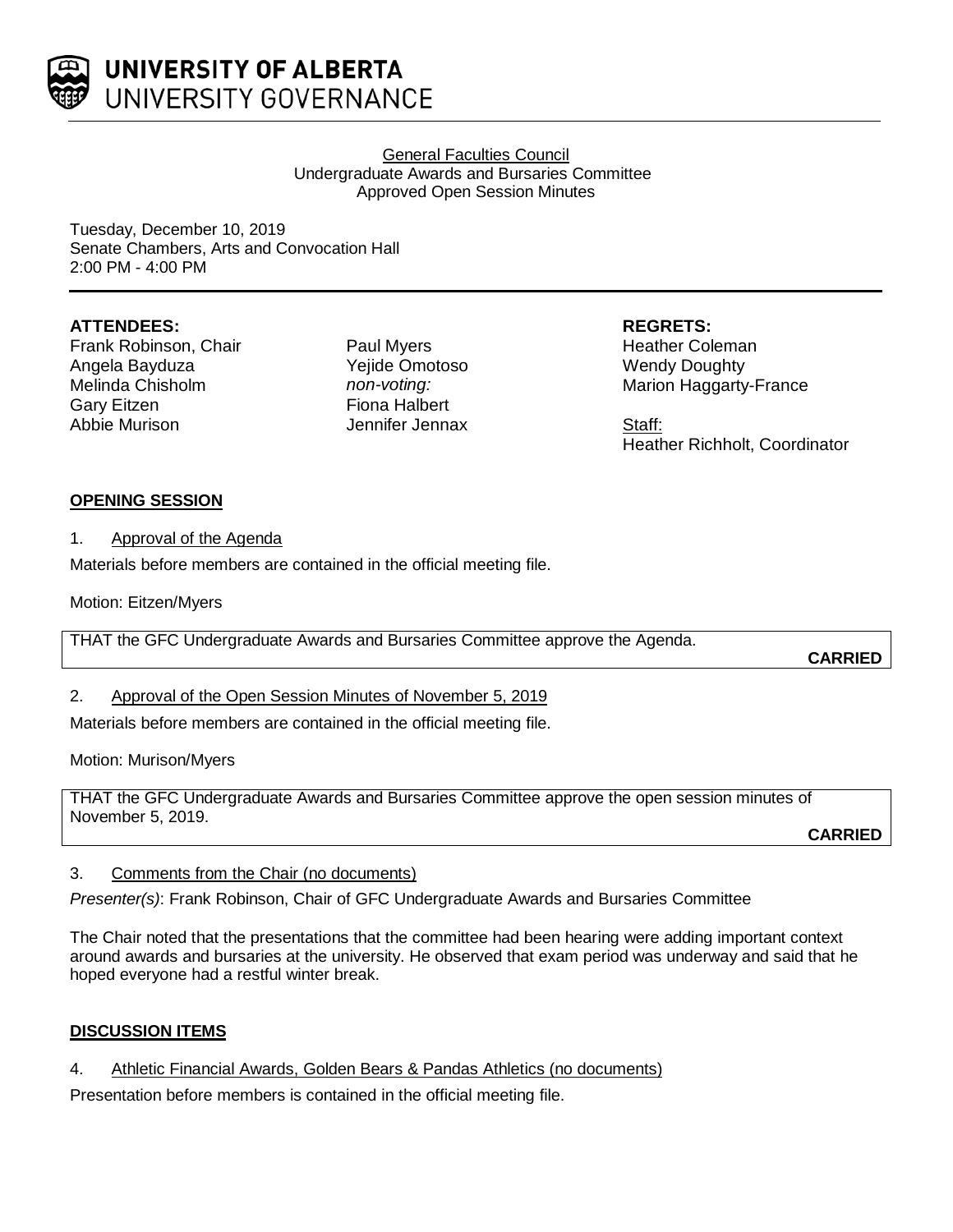*Presenter(s)*: Ian Reade, Director, Athletics, Faculty of Kinesiology, Sport, and Recreation; Katie Spriggs, Associate Director, Athletics, Faculty of Kinesiology, Sport, and Recreation

## *Discussion*:

Ms Spriggs gave a presentation on financial awards and scholarships for Golden Bears and Pandas Athletics. She explained that Athletics was comprised of competitive interuniversity sport competition for 22 teams, 12 sports, and more than 450 student athletes. She noted that these awards and scholarships were used for recruitment as well as to provide financial support for student athletes who were limited in time and opportunity to work for income. She further spoke about the nearly 1.5 million dollars available for Athletics awards and scholarships and the support of donors, as well as the compliance and reporting regulations mandated by University of Alberta and U Sports (the national sport governing body of university sport in Canada) policies and procedures.

Members asked questions and expressed comments including but not limited to: the cap on funding equal to tuition and fee totals as determined by the university and U Sport policies; the national standard for Athletics scholarships and awards; that 170 out of 450 eligible students were academic all Canadian Athletes; how Athletics managed renewable awards and tuition hikes since the majority of Athletics awards were annually funded; Athletics' success raising funds for scholarships and awards and challenges raising funds for operating expenses; that approximately 80 student athletes received the maximum funding each year; the pilot for Panda's hockey players to be eligible for two times the maximum funding; the gender split of funding - 60% for male athletes and 40% for female athletes; and the 5 years of eligibility for student athletes.

#### 5. Student Financial Support - Administrative Processes Overview (no documents)

Presentation before members is contained in the official meeting file.

## *Presenter(s)*: Fiona Halbert, Assistant Registrar, Student Financial Support

#### *Discussion*:

Ms Halbert gave a presentation about the administrative processes of Student Financial Support at the Office of the Registrar and explained Faculty and Department Nominations, Central Competitions, Bursaries, Need and Merit based government supports, and strategic collaborations.

Members discussed: the nominations for students based on year of program; how students did not always apply to specific awards or bursaries but rather to a competition, which allowed for greater diversity in the selection process; the bursary evaluation process which was derived from provincial and federal load guidelines; the \$8000 annual maximum available to students to make up shortfall in funding; available provincial and federal funding; and strategic collaborations that allowed offices on campus to work together in order to help students access the support they needed.

## **ACTION ITEMS**

#### 6. New Annually Funded Financial Supports for Approval

Materials before members are contained in the official meeting file.

*Presenter(s)*: Fiona Halbert, Assistant Registrar, Student Financial Support; Allen Wolfe, Specialist, Student Financial Support, Office of the Registrar; Shari Klassen, Specialist, Student Financial Support, Office of the **Registrar** 

*Discussion*: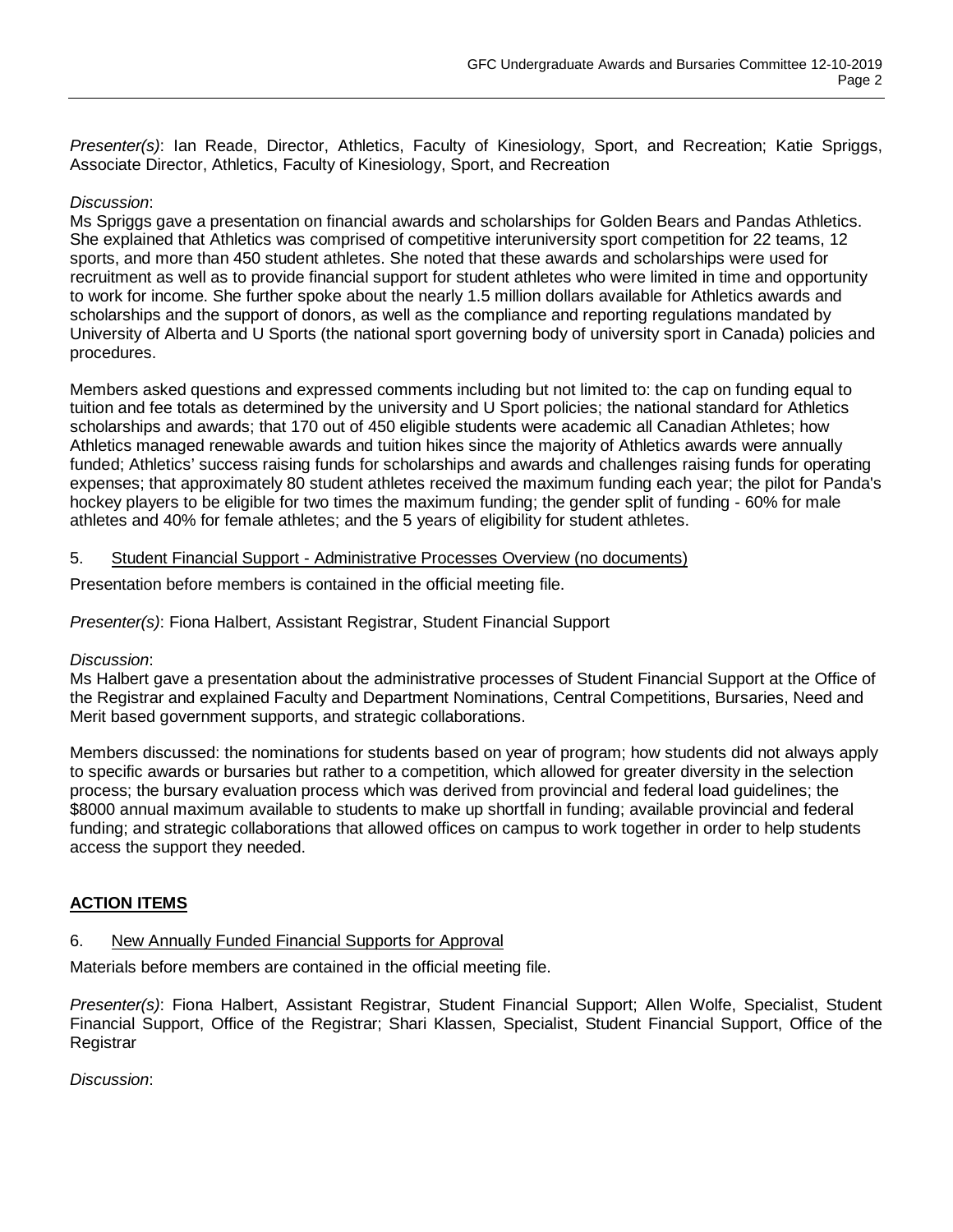Members asked about the use of postal codes to determine residence, and 5-year undergraduate co-op programs.

## Motion: Myers/Murison

THAT the GFC Undergraduate Awards and Bursaries Committee approve, with delegated authority from General Faculties Council, the following new annually funded Undergraduate Awards and Bursaries, as submitted by Student Financial Support and as set forth in Attachment 1, to be effective immediately:

- Colliers Project Leaders Scholarship in Engineering
- Martinson Health Scholarship in Science
- Forestry Entrance Award
- Dr Harry J Lefebre Award in Family Medicine

**CARRIED**

#### 7. New Endowed Financial Supports for Approval

Materials before members are contained in the official meeting file.

*Presenter(s)*: Fiona Halbert, Assistant Registrar, Student Financial Support; Allen Wolfe, Specialist, Student Financial Support, Office of the Registrar; Shari Klassen, Specialist, Student Financial Support, Office of the Registrar

*Discussion*:

Members discussed limits on available bursary funds.

#### Motion: Eitzen/Myers

THAT the GFC Undergraduate Awards and Bursaries Committee approve, with delegated authority from General Faculties Council, the following new endowed Undergraduate Awards and Bursaries, as submitted by Student Financial Support and as set forth in Attachment 1, to be effective immediately:

• Robert and Ursula Fransen Bursary in Electrical Engineering

**CARRIED**

#### 8. Amended Financial Supports for Approval

Materials before members are contained in the official meeting file.

*Presenter(s)*: Fiona Halbert, Assistant Registrar, Student Financial Support; Allen Wolfe, Specialist, Student Financial Support, Office of the Registrar; Shari Klassen, Specialist, Student Financial Support, Office of the **Registrar** 

*Discussion*:

Members discussed the legal considerations for amended endowed awards and bursaries.

#### Motion: Eitzen/Murison

THAT the GFC Undergraduate Awards and Bursaries Committee approve, with delegated authority from General Faculties Council, the following amended Undergraduate Awards and Bursaries, as submitted by Student Financial Support and as set forth in Attachment 1, to be effective immediately:

- Norma and Cheryl Harbottle Bursary in Agriculture
- Elmer Thomas Memorial Bursary In Environmental Studies
- HRS Staff Bursary in Human Resources Management
- Roland (R.W.) Bick Memorial Bursary In Mining Engineering
- Dennis Billey Memorial Bursary In Astrophysics